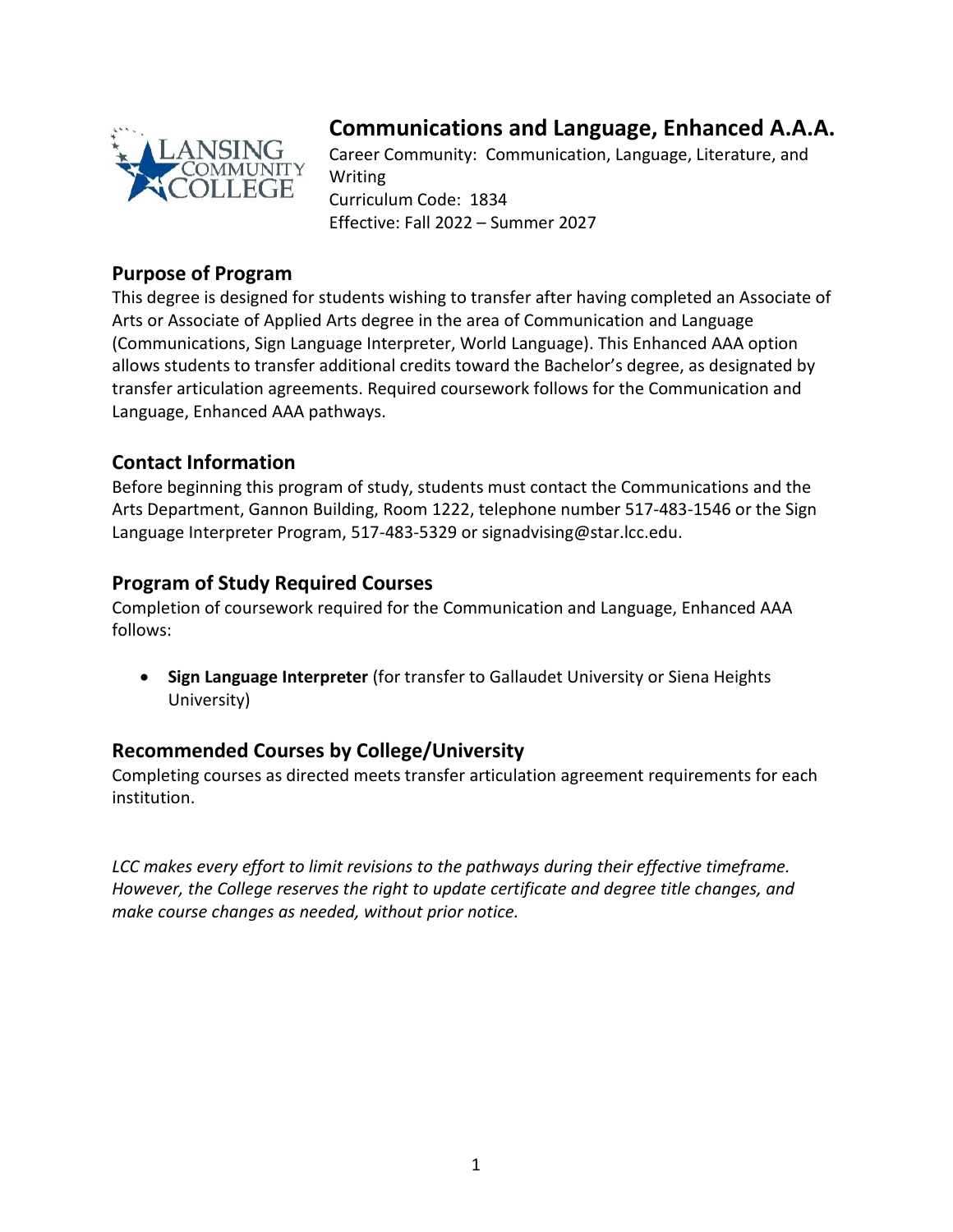# **Gallaudet University**

#### **General Education – Transfer (MTA) Courses**

(For the list of options, see [General Education\)](https://www.lcc.edu/general-education/)

• Any MTA Humanities course, 3 credits / 3 billing hours

#### **Program of Study Required Courses, Limited Choice – Social Science -** *Select the*

*course not already completed for the Sign Language degree.*

| Course Code | Course Title                | Credit / Billing Hours |
|-------------|-----------------------------|------------------------|
| COMM 280    | Intercultural Communication | 3/3                    |
| SOCL 120    | Introduction to Sociology   | 4/4                    |

#### **Minimum Total Credit Hours**

76 credits / 76 billing hours